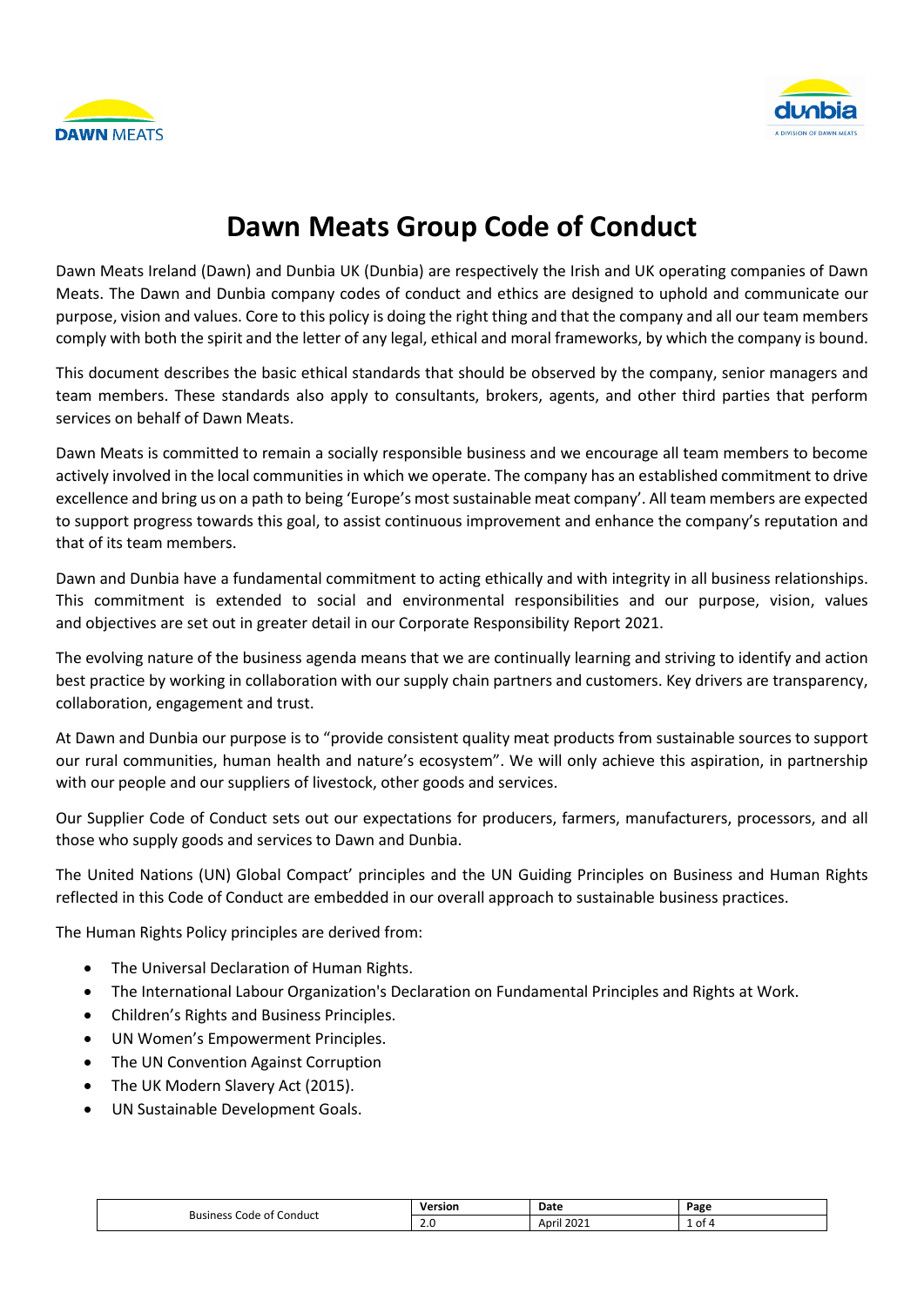# **Code of Conduct Requirements and Expectations**

# **Legal Obligations**

- The company competes successfully in today's business environment and is committed to do so in full compliance with all applicable antitrust, competition and fair dealing laws.
- Dawn is incorporated in the Rep. Ireland under reg No. 135414 and
- Dunbia is incorporated in the UK under reg No. 3382084

## **Business Conduct Standards**

- Dawn and Dunbia have always set high standards for the way we conduct business. We expect our staff to conduct themselves with integrity, impartiality, honesty and transparency. It is also our expectation that supply chain partners display these values in their business activities.
- We compete fairly and ethically for business and maintain accurate and authentic records of business transactions.
- We risk assess and mitigate against any situations which may negatively impact Dawn's and Dunbia's reputation and/or business interests.

#### **Proscribed Activities, Bribery, Fraud and Corruption**

- The company has a clear commitment to conduct business responsibly, ethically and in compliance with all applicable laws in the jurisdictions in which we operate, and we expect all team members to reflect this commitment in their behaviours and interaction with others.
- Dawn and Dunbia will not tolerate bribery, fraud or corruption in any form.
- Any breach of confidentiality and/or conflict of interest as outlined in the terms and conditions of employment of all team members will be subject to disciplinary action.
- Any case of fraud, bribery or corruption will be investigated, legal remedy pursued, and disciplinary procedures fully enforced against team members engaged in or complicit with fraudulent acts or proscribed activity. This policy will also be regularly reviewed to ensure the effective operation of related controls.

#### **Gifts & Hospitality (G&H)**

Gifts, entertainment, and hospitality include the receipt or offer of gifts, meals or tokens of appreciation and gratitude, or invitations to events, functions or other social gatherings in connection with matters related to our business. These activities are acceptable provided they fall within reasonable bounds of value and occurrence.

Examples of (G&H) which are never permissible include:

- G&H that are offered for something in return or in the form of cash or cash equivalent vouchers
- Entertainment of a sexual or similarly inappropriate nature
- G&H that are unduly lavish or extravagant

Examples of (G&H) which are ordinarily acceptable include:

- Modest or occasional meals or gifts of nominal value
- Occasional attendance at ordinary sports, theatre and other cultural events

#### **Political Engagement**

- Dawn and Dunbia do not make contributions or donations to political organisations or independent candidates, nor does it incur any political expenditure.
- Dawn is compliant with the requirements of the Regulation of Lobbying Act 2015

| Code of Conduct<br>Businer:<br>בכסו | Version<br>___ | Date                | Page |
|-------------------------------------|----------------|---------------------|------|
|                                     | Z.U<br>__      | 202<br>Anri<br>LUZ. | .ot  |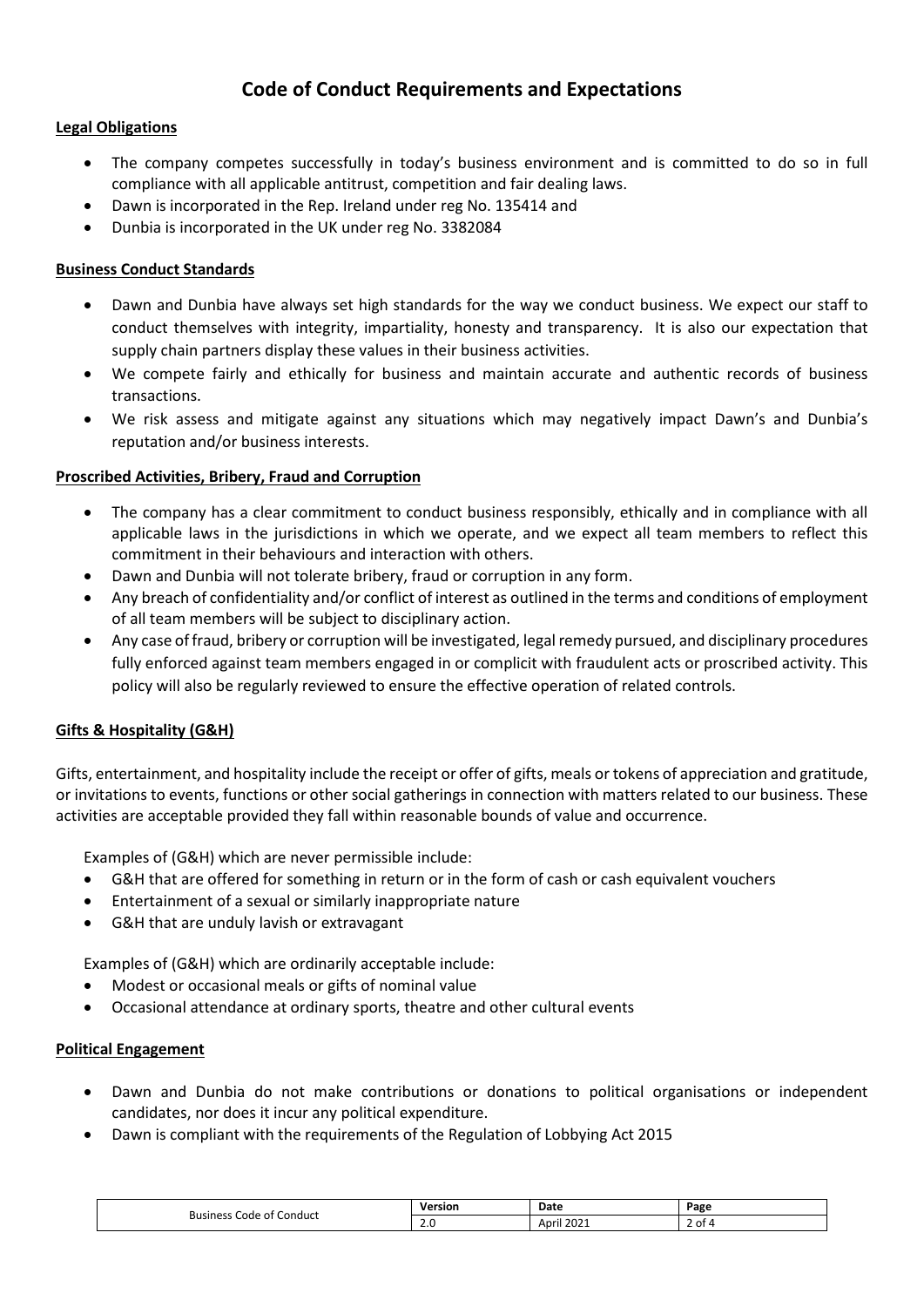# **Community and Charity Activity & Donations**

Dawn Meats has identified the following themes which are supported in keeping with our purpose, vision and values:

- Agriculture, food & related charity and community events
- Health & well-being related charity and community event
- Local charities and community events
- Scientific or academic research on livestock production/meat protein challenges
- Youth and older persons' charity and community events

Dawn Meats will not make any charitable donations that could be reasonably construed as a bribe and all charitable donations must be registered in the Community and Charity Activity Register (CCAR) on the company intranet. This information is publicised in the company newsletter and reported on through the company [Sustainability Report a](https://2i2cqz41qq7hduf8z2mmxm8c-wpengine.netdna-ssl.com/wp-content/uploads/2021/09/Group-Sustainability-Report-150921.pdf)nd other stakeholder communications.

# **Human Rights**

We treat all employees fairly, honestly and with respect, in full compliance with the following requirements:

- Dawn and Dunbia respect the different cultures and values of countries in which we operate and source our raw materials.
- Where young people under the age of 18 are employed, we will ensure that their work is not likely to be harmful to their health and/or development and remain compliant with all applicable laws.
- Under no circumstances shall we tolerate, engage in or support human trafficking or forced labour as defined by the International Labour Organisation.
- All employees have the legal right to work and any migrant workers, including but not limited to refugees, asylum seekers and those with subsidiary protection, should be in possession of a valid work permit issued by the relevant authority.
- Employees are not required to lodge "deposits" or their identity papers.
- We take appropriate steps to identify, address and avoid Modern Slavery within direct operations and supply chains. Through appropriate risk management strategies, we aim to ensure that goods provided to Dawn and Dunbia are not tainted by slavery, human trafficking or exploitation.
- The use of forced or involuntary labour of any type is prohibited and physical abuse, verbal or sexual harassment or intimidation of team members is expressly forbidden.
- The rights of employees to join or refrain from joining worker organisations and workplace access is allowed for such organisations, to facilitate their representative functions and we respect the rights of employees to organise and bargain collectively.
- There will be no discrimination in hiring, compensation, access to training, promotion, termination or retirement on the grounds of race, caste, religion, age, nationality, social or ethnic origin, sexual orientation, gender, identity or expression, marital status, family status, pregnancy, union membership, political affiliation, disability or other legally protected class.
- Wages and benefits paid for a standard working week meet, at a minimum, national legal standards or industry benchmark standards, whichever is higher. In any event, wages should always be enough to meet the basic needs and to provide some discretionary income.
- All workers shall be provided with written and understandable information about their employment conditions in respect to wages before they enter employment and about the particulars of their wages for the pay period concerned each time that they are paid. For the avoidance of doubt, "understandable information" includes

| Code<br>Conduct<br>ot (<br><b>Business</b> | .<br>ъю. | Date                           | Page |
|--------------------------------------------|----------|--------------------------------|------|
|                                            | ∽<br>ے.  | 222<br>$\cdot$ .<br>Anril<br>w | OT   |